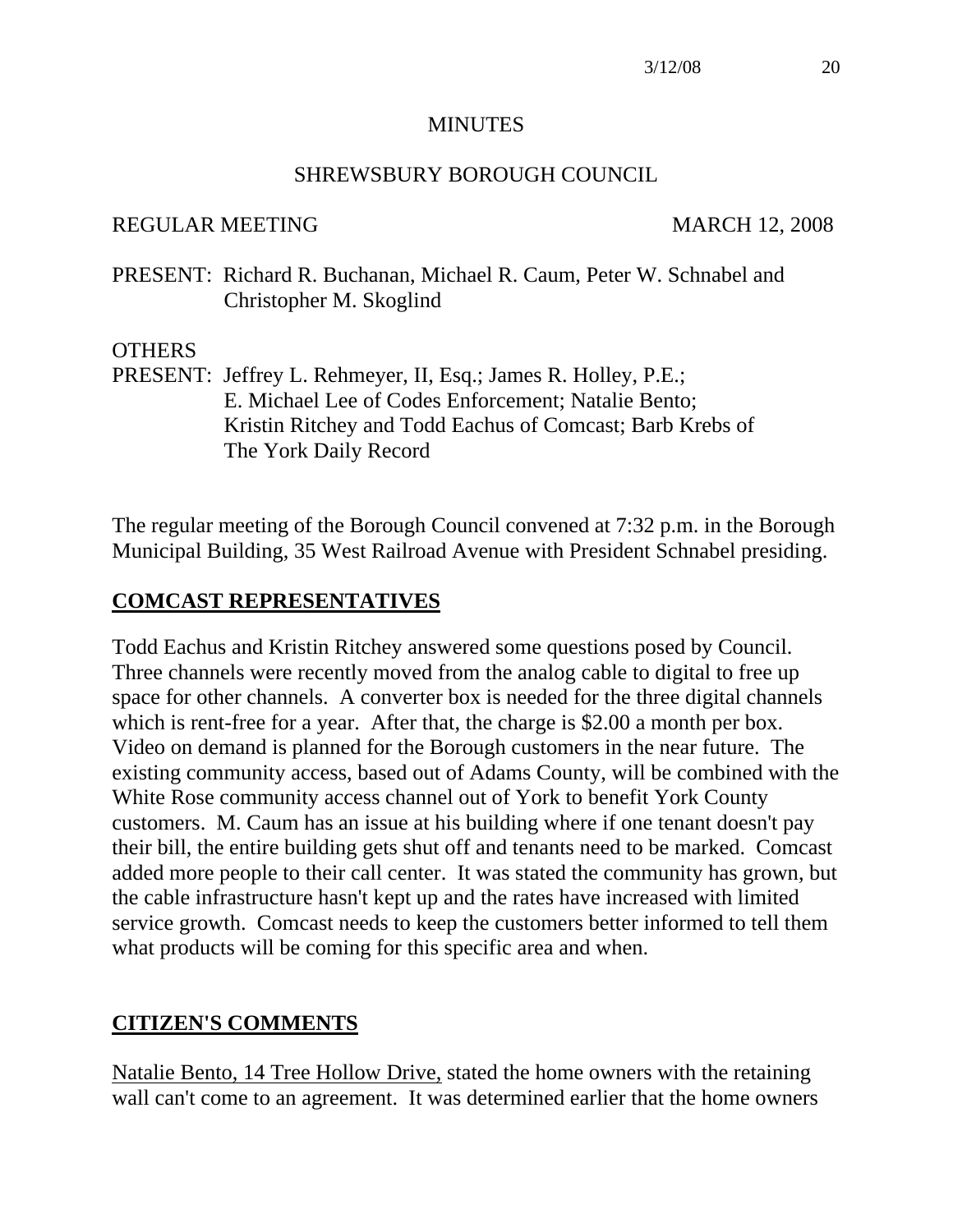with the retaining wall do have legal access to the rear of their property to mow but Natalie felt the agreement should be made clearer. Since the agreement is recorded, it will require the home owners association to open it back up. The property owners would have to do this since the Borough is not a party to the easement. Natalie believes the home owners will settle if 1) the agreement language is made clearer that they do have access to the easement; 2) the original offer by Cornerstone of either cash or steps is still an option; and 3) have Cornerstone give the property owners a wall warrantee for so many years. Natalie was told to contact Cornerstone and to copy the Borough in on the correspondence.

# **APPROVAL OF MINUTES**

M. Caum moved to approve the minutes of the February 13 meeting. R. Buchanan seconded. The motion carried with all in favor.

# **APPROVAL OF EXPENDITURES AND REPORT OF ACCOUNTS**

The January reports will be reviewed next month.

# **BILL LIST**

The bill list was presented for February: General account: check numbers 8802 thru 8841; Water account: check numbers 3956 thru 3978; Sewer account: check numbers 3838 thru 3845; Highway Aid account: check numbers 759 thru 762.

C. Skoglind moved to approve the bill list for February. M. Caum seconded. The motion carried with all in favor.

#### **SUBDIVISION AND LAND DEVELOPMENT BUSINESS**

#### Rite Aid Sketch Plan for Property at 89 – 95 East Forrest Avenue

M. Caum stated he and E. Stoley met with the Rite Aid representatives. The wall in the rear will be about 22 feet high. There is a natural buffer of mature trees along the creek. The homes behind the proposed Rite Aid are almost right in line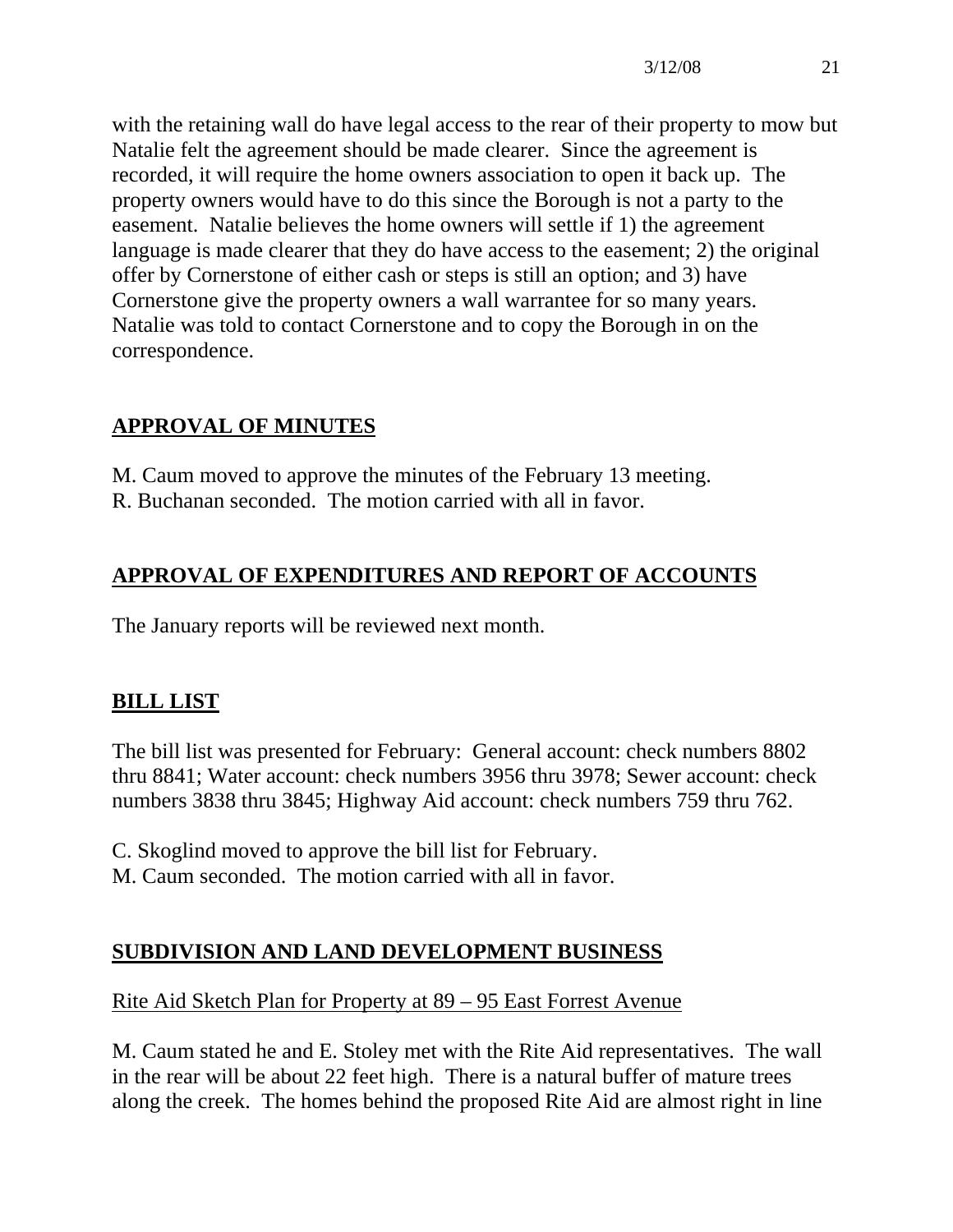with the top of the wall and are about 300 feet away. Rite Aid will consider two terraced walls which will afford the opportunity to plant on these levels. Rite Aid could consider painting greenery on the wall. R. Buchanan was concerned about the one-way-in westbound next to Coach Light as this could create the same problem that exists at the south entrance/exit at the Shrewsbury Square Shopping Center. Eng. Holley said he would contact Rite Aid to see if that entrance could be closed and make the entrance/exit on the western side of the lot wider to support another lane.

# Valley View Grove

DEP and Soil Conservation both approved the pond revision. Cornerstone will be ordering the materials from Michigan and know they need to do the work under Eng. Holley's direction. Progress is being made on the light at the intersection of Kratz Road and Tree Hollow Drive. There is electric to the top of the light now and a new ballast may be required to make the light work.

# **SOUTHERN REGIONAL POLICE REPORT**

R. Buchanan highlighted the January report. The Consortium received over 400 applications and the Commission will only interview three candidates. There has been no news about re-opening the Whitman case.

Codes Enforcement – E. Michael Lee

# 122 Raypaula Drive

A letter was sent about the van with an expired inspection. The time given for removal has passed and the vehicle was not moved as promised. Council authorized Sol. Rehmeyer to send a letter.

# 33 South Main Street

The property is in disrepair; Mike had one conversation with the property owner.

# 111-113 South Main Street

The church owns the properties and is in a dispute with the insurance company. There are pre-existing structural damages not caused by the fire and Mike will not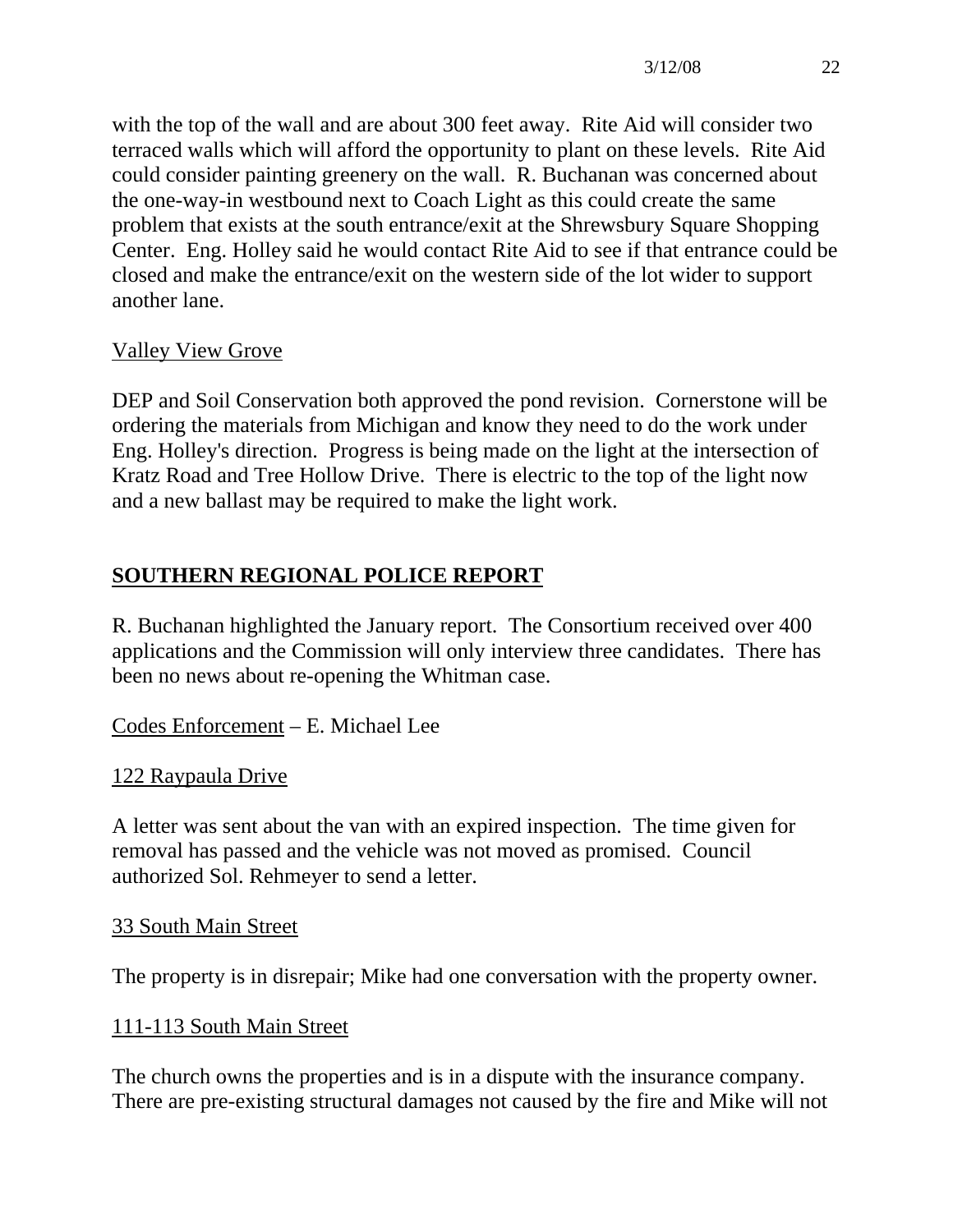sign a letter that the damages were caused by the fire. Mike feels there may be a settlement soon.

#### Sign at Onion Blvd.

One of the lights is broken on a sign at the intersection of Onion Blvd. and South Main Street and shines into oncoming traffic. Mike will contact the owner.

#### **Water & Sewer** – Richard R. Buchanan

#### Keeny Well Status

Another hydrogeologist was contacted to give a quote on the study of the basin in the Chestnut Commerce area. A quote was received from Paul Miller. A notice will be given to each property owner stating the Borough is exploring the possibility of placing a well in the area and if the owner does not want the Borough on their property, they should call the office. The notice will be sent by certified and regular mail.

The well on the Anderson tract will be closed, per their request, before planting is done this spring.

#### Asset Management

The Borough was one of the few water companies in Pennsylvania who participated with DEP in an asset management program that will evaluate the need for water system funding in the near future. A list of assets, condition and replacement costs were part of the study along with financial information from 2007. We are in the process of completing another study by the EPA on asset management and are one of 18 systems in the U.S. chosen for the project.

#### Sewer Repairs

The Public Works Department televised over 15,000 feet of sewer lines this year and found 15 substantial leaks. Some of the repairs will be made by the Public Works Department and the others could best be repaired using the slip lining. Brian will present a budget in May or June for the work that will reduce flows by at least 75,000 gallons per day, or ten percent.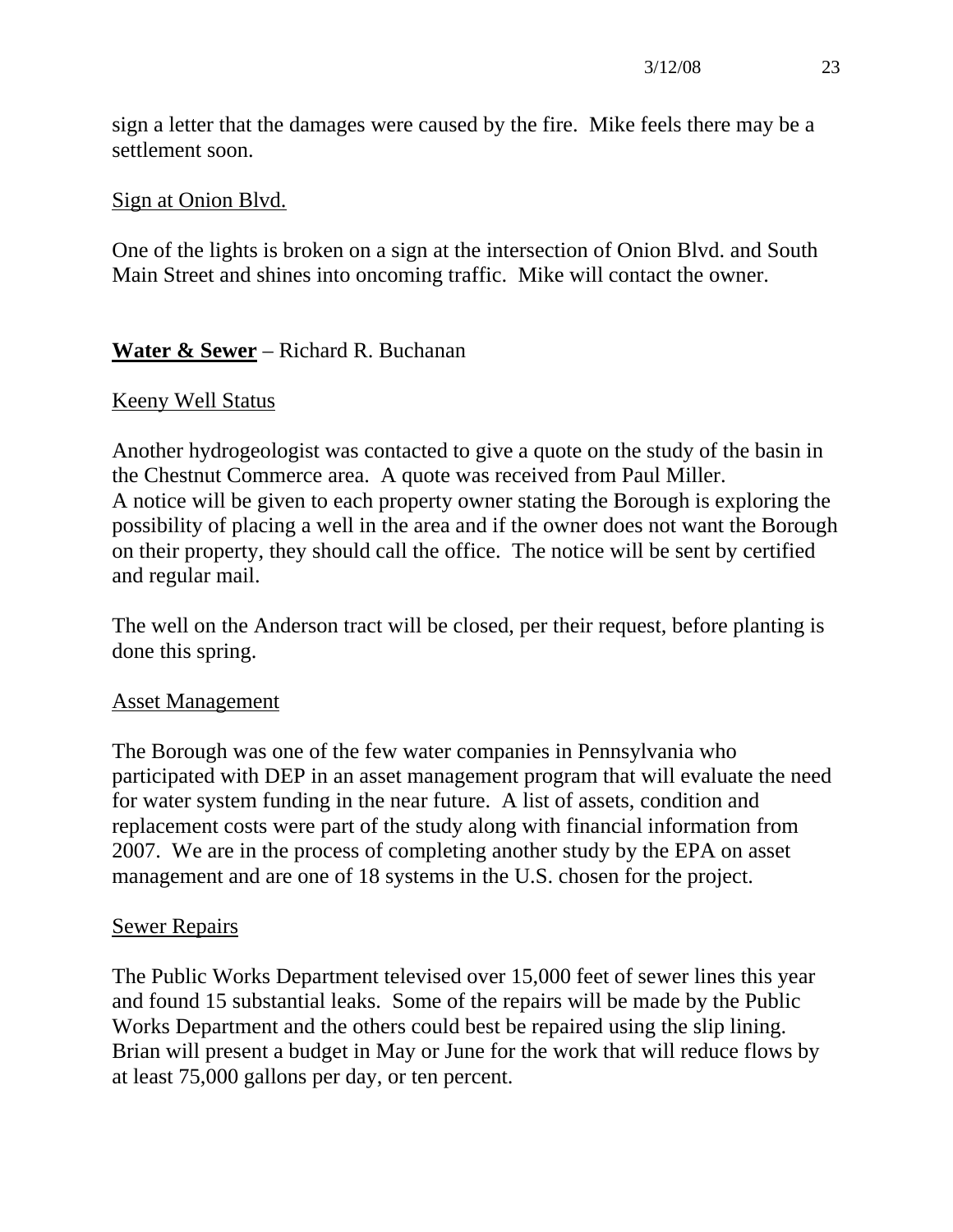#### Chesapeake Bay Tributary Strategy

R. Buchanan moved to authorize President Schnabel to sign the representation letter with Hawke McKeon & Sniscak. M. Caum seconded. The motion carried with all in favor.

# **Public Roads & Lighting** – Christopher M. Skoglind

# South Entrance at Shrewbury Square Shopping Center

Kimco Realty will be invited to attend the next meeting to discuss what we can do jointly to correct the situation of motorists exiting and then making a U-turn to go south on Mount Airy Road.

#### Street Bids

The following bids were received:

| \$65,995,60<br>Shiloh Paving & Excavating, Inc.         |  |
|---------------------------------------------------------|--|
| \$70,728.00<br>Womex, Inc. Excavating                   |  |
| \$77,684.00<br><b>Emory J. Peters Excavating/Paving</b> |  |
| \$83,300.00<br>Hoover's Grading and Paving              |  |
| \$89,345.00<br><b>Highland Contractors, LLC</b>         |  |
| \$99,835.00<br><b>Kinsley Construction</b>              |  |
| \$112,987.50<br>Stewart & Tate                          |  |

C. Skoglind moved to award the bid to the lowest, responsible bidder, Shiloh Paving and Excavating, Inc., in the amount of \$65,995.60. R. Buchanan seconded. The motion carried with all in favor.

#### **Public Lands, Buildings and Finance**

Scout House Renovations

The Secretary learned today from Rep. Miller's office that a grant was awarded for \$15,000.00 which will cover all but approximately \$1,000.00 of the addition/renovations.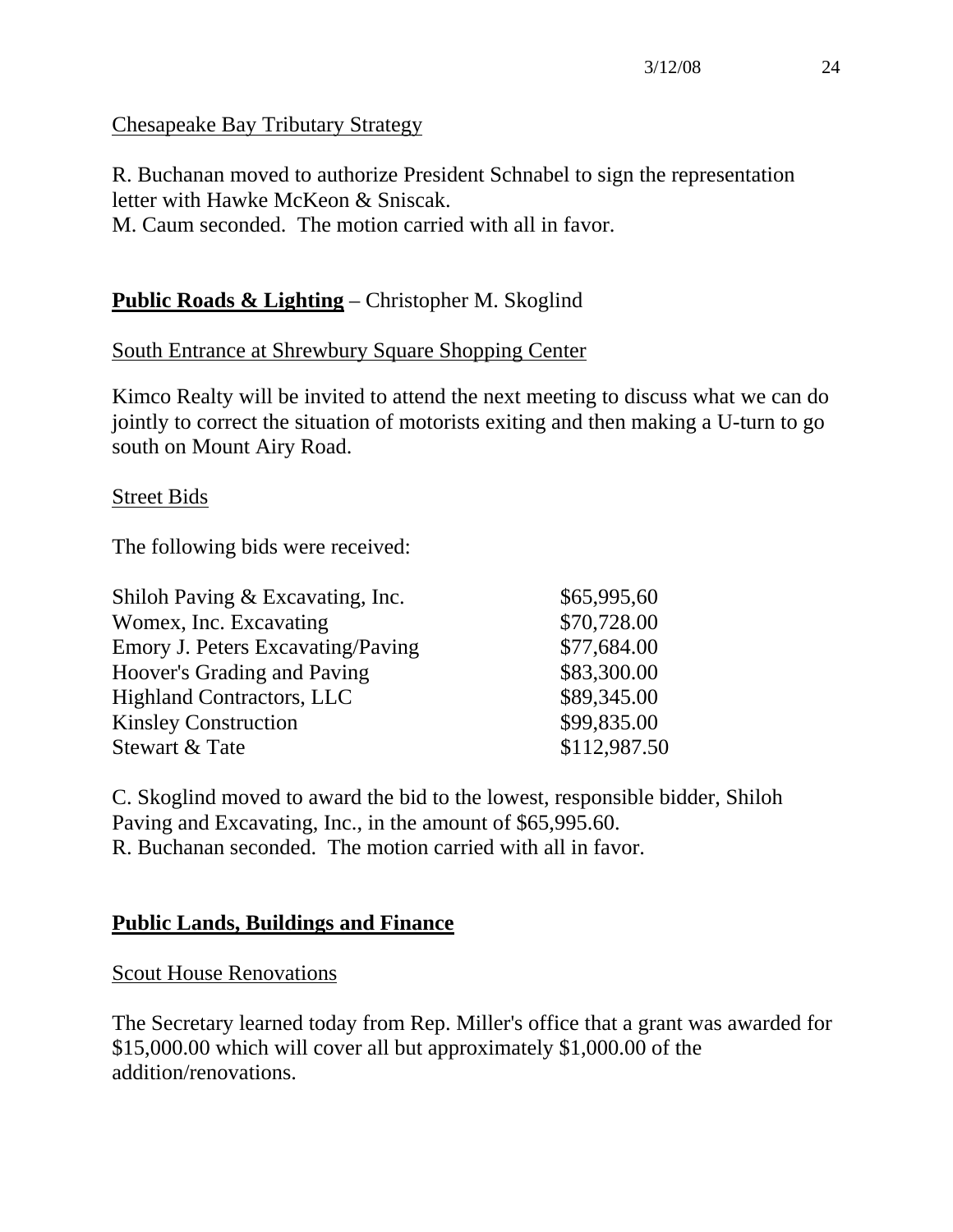# **ENGINEER'S REPORT**

# Treatment Plant Cost Sharing Report

Another meeting is scheduled with New Freedom Borough for Monday to go over the expenditures for 2007.

#### Sidewalks

The Committee walked the sidewalks and the cost for replacement is close to \$168,000.00, which does not include any curbing work or dead tree removal. The areas are phased as follows: North Main Street west side; North Main Street east side; and West Forrest Avenue and South Main Street from the square to Railroad Avenue.

# **SOLICITOR'S REPORT**

#### Michael Eagan 380 North Main Street

Mr. Eagan's attorney filed a brief in connection with the zoning appeal for the used car lot and Sol. Rehmeyer will file a brief in response.

#### PennDOT Welcome Center

Buck wanted it made clear to PennDOT that the additional EDUs won't be at the same price as the 19 being purchased.

#### Grim's Glass & Plastics

The property at 21 South Hill Street has not been sold and Mr. Miller would like to begin using the property for the same, non-conforming use as before. Mr. Miller knows the apartment cannot be utilized. He has not made a payment to the Borough for attorney's fees since May of 2007 and he owes approximately \$13,000.00. Sol. Rehmeyer will ascertain the property can be used for the same use as before without the need to go back to the zoning hearing board. Sol. Rehmeyer will send a letter to Attorney Knupp.